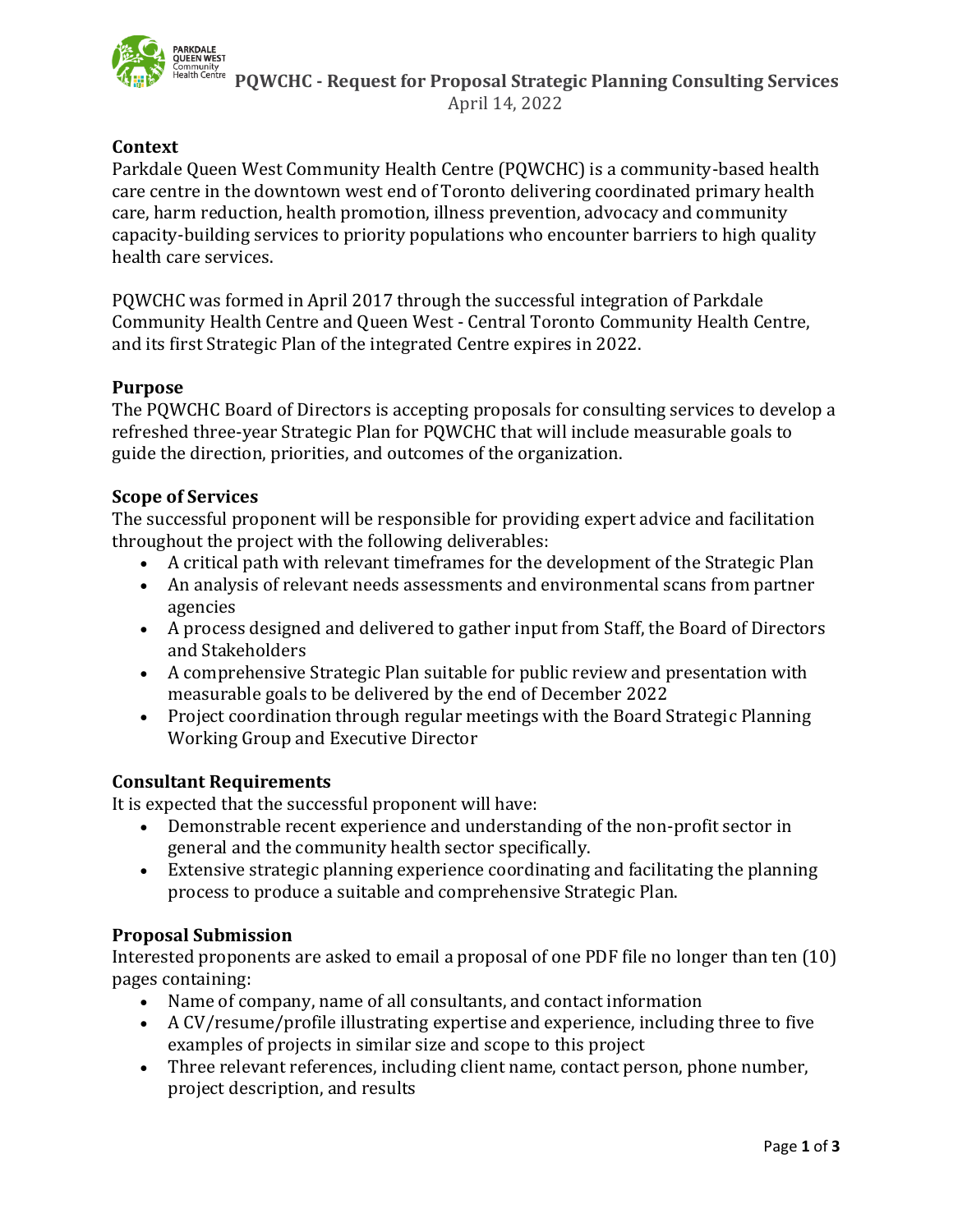

 **PQWCHC - Request for Proposal Strategic Planning Consulting Services** April 14, 2022

- Full details describing the general approach or development strategy, work plan, critical path with timeframes, and explanation of how the RFP requirements will be achieved including suggested and needed human and support resources
- A description of the deliverable that will be provided to PQWCHC at the end of the project
- A fee quote for services that includes a detailed budget with a breakdown of expected hours and other expected costs
- Disclosure of any real or perceived conflict of interest that either presently exists or could reasonably be foreseen as arising in the future should the proposal be accepted.

*NOTE:* A conflict of interest will be evaluated on its merits and will not necessarily result in the exclusion of a response.

You may supplement your proposal with any additional information you feel will strengthen your submission. Please keep total proposal to one PDF file of no more than 10 pages maximum.

# **Questions and Clarification**

All interested proponents may seek clarification and ask questions by sending email to the Executive Director Angela Robertson at [arobertson@pqwchc.ca](mailto:arobertson@pqwchc.ca) Telephone inquiries will not be answered.

## **Selection criteria**

Final determination and selection by the Board of Directors will be based on the following criteria:

- Demonstrated understanding of the project.
- Clear description of elements of work including expected outcomes
- Identification of who will do the work and timelines
- Relevance of completed projects, experience, and references
- Education, training and subject expertise
- Thoroughness of proposal and ability to meet specifications.
- Proposals are to be concise, one PDF file of no more than ten (10) pages

## **Project Costing**

It is anticipated that the fees for this Strategic Plan project will not exceed \$20,000 (inclusive of HST).

## **Conditions**

PQWCHC will not be liable for any costs incurred by a consultant in the preparation of their response to this proposal or attending to the presentation if required. PQWCHC reserves the right to ask for additional information and adjustments to any proposed response. PQWCHC will keep all information provided by the candidate as confidential. Information provided to the respondents is to be used for the sole purpose of responding to this RFP.